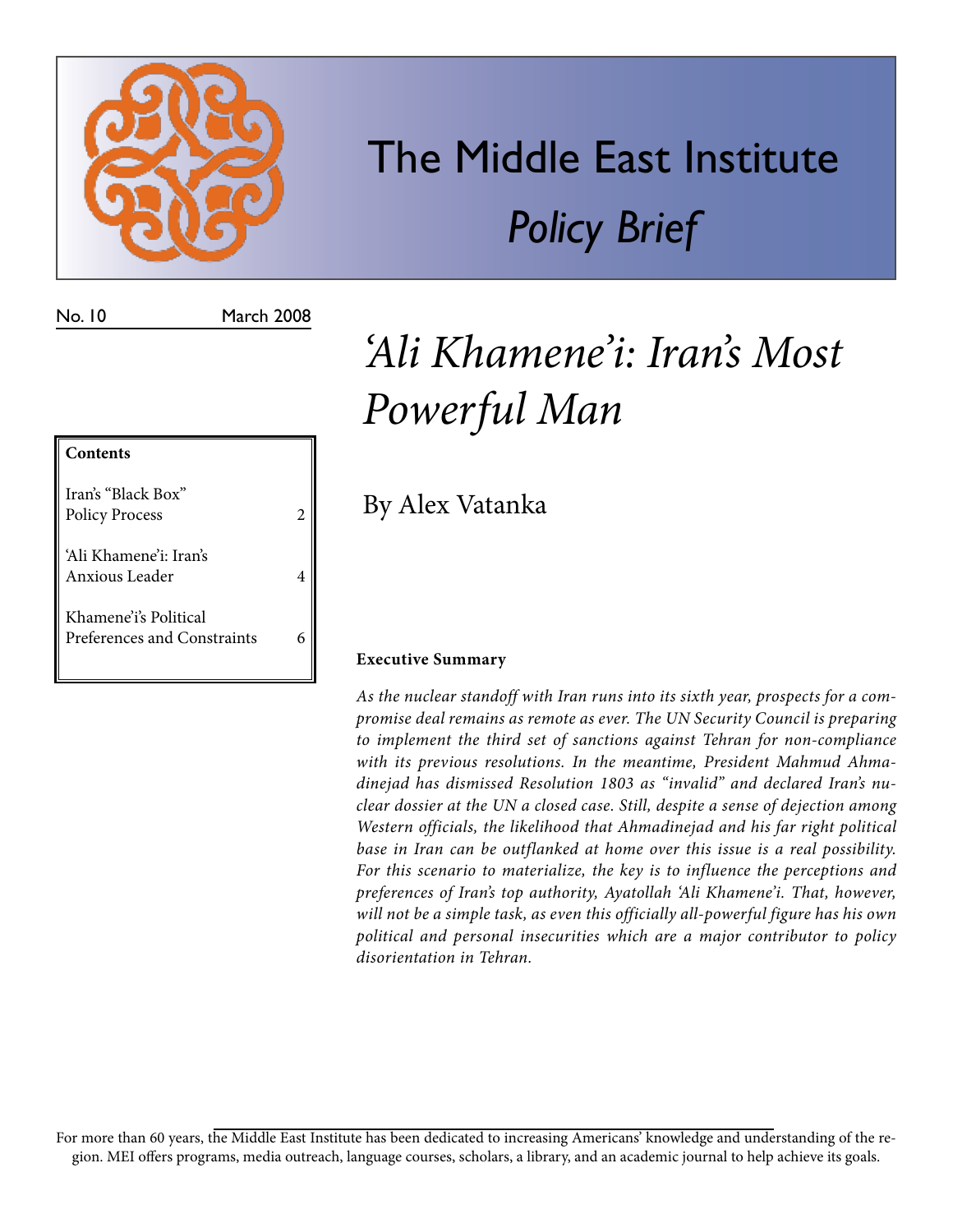

Alex Vatanka is the US-based Security Editor at Jane's Information Group, and an Adjunct Scholar at the Middle East Institute. Alex is Jane's resident specialist on Iran while he has also extensively covered security affairs in the Caucasus and Central Asia. He is the author of a number of articles, the most recent of which is "Prospects for security in oil-rich Khuzestan". Alex was born in Tehran, Iran, but mainly lived in Europe. He is fluent in Persian (Farsi) and Danish.

About the Author The mission of the Middle East Institute is to promote knowledge of the Middle East in America and strengthen understanding of the United States by the people and governments of the region. For more than 60 years, MEI has dealt with the momentous events in the Middle East — from the birth of the state of Israel to the invasion of Iraq. Today, MEI is a foremost authority on contemporary Middle East issues. It provides a vital forum for honest and open debate that attracts politicians, scholars, government officials, and policy experts from the US, Asia, Europe, and the Middle East. MEI enjoys wide access to political and business leaders in countries throughout the region. Along with information exchanges, facilities for research, objective analysis, and thoughtful commentary, MEI's programs and publications help counter simplistic notions about the Middle East and America. We are at the forefront of private sector public diplomacy. *Policy Briefs* are another MEI service to audiences interested in learning more about the complexities of issues affecting the Middle East and US relations with the region.

> To learn more about the Middle East Institute, visit our website at http://www.mideasti.org

#### *Middle East Institute Policy Briefs*

Number 1, October 2007: *Constitutional and Legal Rights of Iraqi Women*, by Mishkat Al Moumin

Number 2, November 2007: *Annapolis, November 2007: Hopes and Doubts*, by Paul Scham

Number 3, December 2007: *Iran's War on Drugs: Holding the Line?* by John Calabrese

Number 4, December 2007: *An Overview of the Turkish Economy: Outlook and Current Perspectives*, by Yılmaz Argüden

Number 5, January 2008: *Nuclear Weapons and Saudi Strategy,* by Thomas Lippman

Number 6, January 2008: *Currency Conundrums in the Gulf*, by Robert Looney

Number 7, February 2008: *Fighting Brushfires with Batons: An Analysis of the Political Crisis in South Yemen,* by April Longley and Abdul Ghani al-Iryani

Number 8, February 2008: *Democratization in Morocco* by Moshe Gershovich

Number 9, March 2008: *The United States and Iran: A Dangerous but Contained Rivalry*, by Mehran Kamrava

Number 10, March 2008: '*Ali Khamene'i: Iran's Most Powerful Man*, by Alex Vatanka

The views expressed in this Policy Brief are those of the author; the Middle East Institute does not take positions on Middle East policy.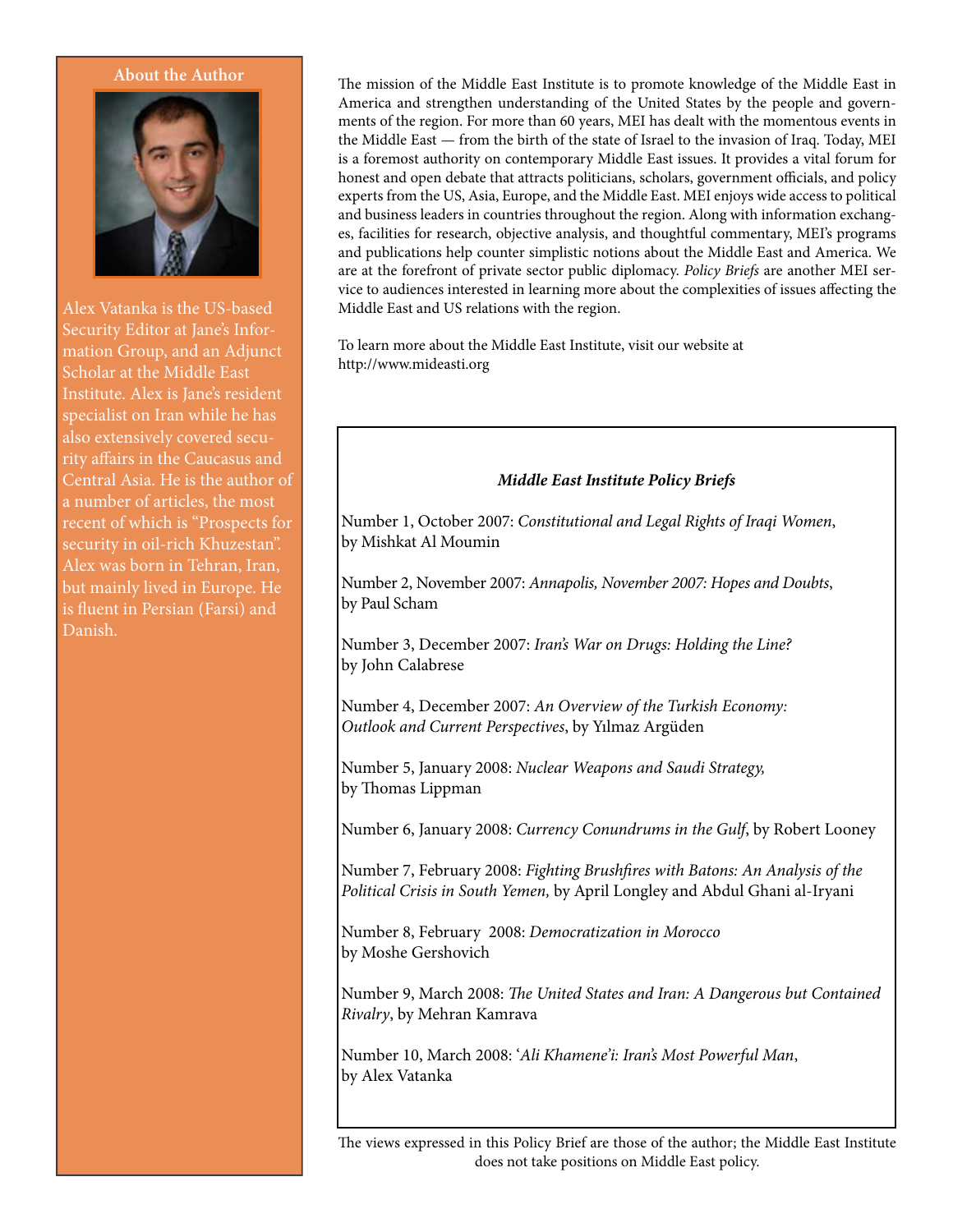

On January 3, 2008, Iran's supreme leader, Ayatollah 'Ali Khamene'i once again sought to remind domestic and foreign audiences about his stature in Tehran. Stating that "cutting off relations with the US" was one of the "principal policies" of the Iranian government, but that he would be the "first person to endorse these relations" if it benefited the Iranian people, Khamene'i secured news headlines.<sup>1</sup>

In a time of heightened Western anxiety about Iran's activities and policies in the Middle East, it is the radical statements of President Mahmud Ahmadinejad that have captured the world's focus. Although Ahmadinejad has proven to be an imposing president with a resilient taste for populism and extremism, in Iran's peculiar and complex political institutional arrangement, the presidency is not the primary driver of Tehran's relations with the outside world.

The most powerful political role is vested in the Office of the Supreme Leader, a dominance that extends to the realm of foreign policy and is central to the attainment of the strategic foreign policy objectives of the Islamist government, including the handling of relations with Washington. The personal aspirations of 'Ali Khamene'i, the current supreme leader, are therefore arguably one of the best indicators of Tehran's foreign policy behavior and goals in the immediate future.

Still, while Khamene'i is the final arbiter in Iran's foreign policy deliberations, he is not only exposed to but is primarily led by internal pressures and external demands. The pressures that Khamene'i faces are to a significant extent related to his political rise and present status and authority within the regime. Accordingly, he remains preoccupied with maintaining the greatest possible control over policy debates and warding off attempts to diminish his powers.

In the realm of foreign policy, Khamene'i's appointments and interventions are in the main neither hawkish nor ideologically-driven but intended to preserve the equilibrium that exists among Iran's major political groupings.2 In the context of the US-Iran standoff, while Khamene'i reigns over a populace that is perhaps the most pro-American in the Islamic world<sup>3</sup> he sees a process of rapprochement with Washington as inherently dangerous and one that is likely to bring about the downfall of the Islamist political system. His January 3 remarks about relations with the US were intended to convey the message to his Iranian and foreign detractors that they not underestimate him and his political sway at a time of growing calls in both Tehran and Washington for a resumption of diplomatic ties.

<sup>1.</sup> Khamene'i stated this in a speech on January 3, 2008 in the city of Yazd. The speech was broadcast by the Voice of the Islamic Republic of Iran, Tehran, in Persian.

<sup>2.</sup> At the present, the three most distinct and influential factions are the reformists (most notably including former President Mohammed Khatami and former speaker of parliament, Mehdi Karroubi); the so-called traditionalist conservatives (including former President 'Ali-Akbar Hashemi Rafsanjani; Mohsen Rezai, the long-time head of the Islamic Revolution Guards Corps (IRGC); Mohammed Qalibaf, the mayor of Tehran and 'Ali Larijani, the former head of Iran's Supreme National Security Council), and the far right (neo-Islamists) who largely gather around and are supportive of the policies of President Ahmadinejad. Both Qalibaf and Larijani are expected to contest the 2009 presidential elections.

<sup>3.</sup> According to Terror Free Tomorrow (www.terrorfreetomorrow.org), the people of Iran and Bangladesh have the most favorable opinion of the United States in any Muslim-majority country.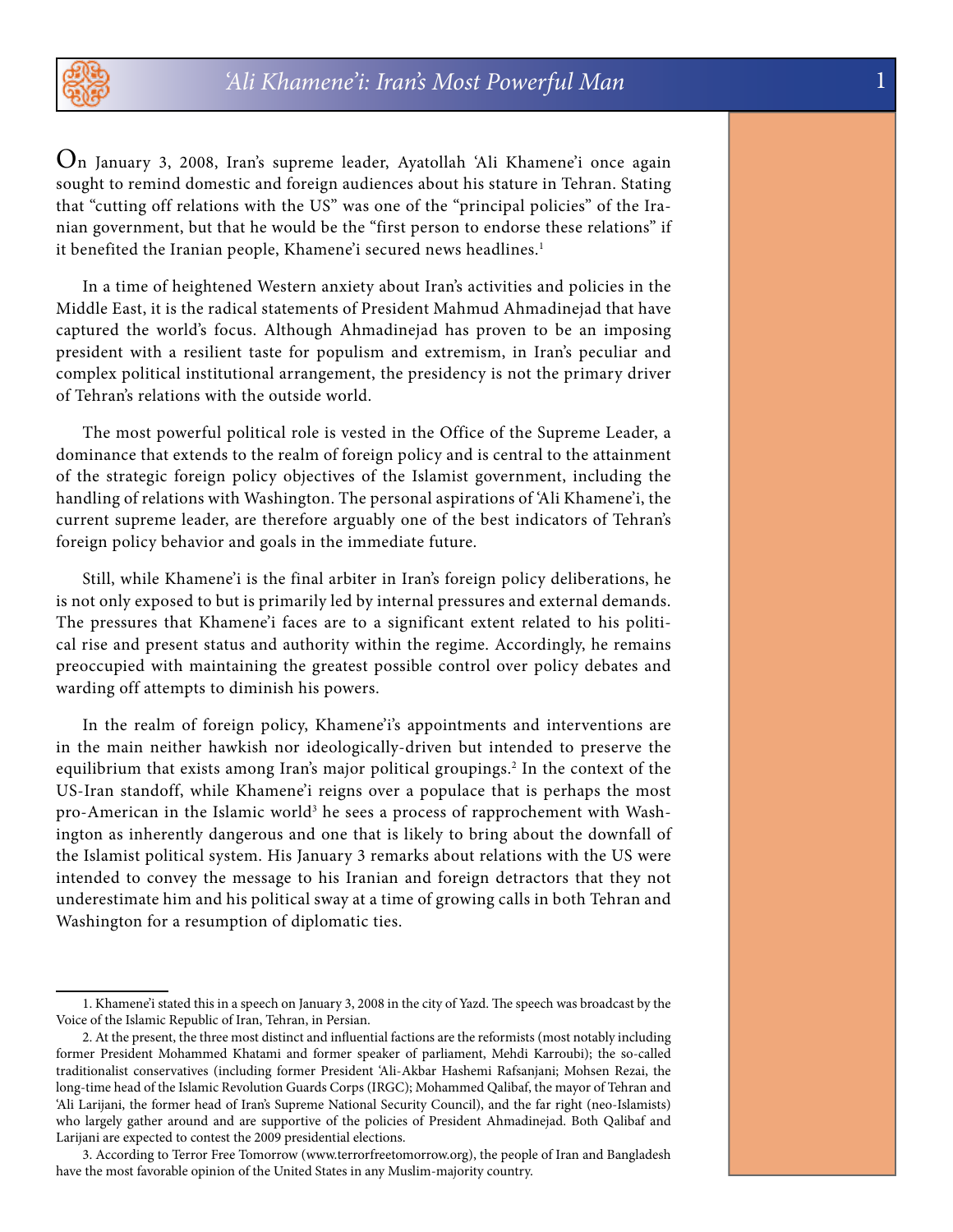#### **Factions and Khamene'i**

Article 26 of Iran's constitution enables the "formation of parties, societies, political or professional associations, as well as religious societies, whether Islamic or pertaining to one of the recognised religious minorities ... provided they do not violate the principles of independence, freedom, national unity, the criteria of Islam, or the basis of the Islamic Republic." A 1981 law on political parties specified what a political party is and defined the conditions under which it could operate, and it made the formation of a party dependent on getting a permit from the Interior Ministry.

From 1979 through to 1997, candidates from two broad Islamist factions were effectively the only available alternatives to the Iranian electorate in the highly constrained elections that take place in the country. The Left was made up of those among the clergy who emphasized the need for social justice and welfare, wealth distribution, and the large role the state had to play in providing economic opportunities to the people. The Right was the clerical faction and its mercantile backers who backed limiting the role of the state and advocated protection of private property and were more inclined to see benefits from engaging and integrating with the outside world.

Both wings supported the role of the supreme jurisprudent while Ayatollah Khomeini was alive. Prior to becoming supreme leader in 1989, Khamene'i was largely identified with the Left. However, by mid-1990s, as the Left split into traditionalist and modernist wings with the latter

### *Iran's "Black Box" Policy Process*

Policy deliberation among the senior ranks of the government in the Islamic Republic is a process that Western diplomats often refer to as a "black box." Whereas political figures and bastions of power that shape policy in Iran are detectable, it is the informal and non-transparent debate within elite circles that continues to confound Western audiences. From the perspective of the West, such uncertainty about the division of labor and power has most recently been evident during the European Union (EU)-Iran negotiations over Tehran's controversial nuclear program. A frequent complaint by EU negotiators, such as Javier Solana, the EU's foreign policy high representative, is the elevated level of ambiguity about the mandate carried by delegations dispatched by Tehran.<sup>4</sup>

For example, 'Ali Larijani, Iran's chief nuclear negotiator between August 2005 and October 2007 and the head of the Supreme National Security Council (SNSC), bewildered his EU counterparts by repeatedly stating that he had no real authority to negotiate on behalf of the government in Tehran.<sup>5</sup> Yet, the same Larijani led the meetings with EU officials even after his resignation and while accompanied by his successor, Saeed Jalili. Jalili, an ideological ally and advisor to President Ahmadinejad, is reported to have then informed EU negotiators in December 2007 to disregard any agreements previously reached with Larijani. *The New York Times* quoted a French official as saying that Jalili had "essentially said that 'everything that Larijani has proposed is a dead letter and we have to start from zero.'" 6 Still, this hardening of policy stance cannot be simply explained by referring to the well-known Larijani-Ahmadinejad personal rivalry. Strategic foreign policy matters are above all the prerogative of the supreme leader and the collective opinion of the SNSC. EU negotiators, as baffled as they must have been by Jalili's statement, could not but assume that the change of tone had been sanctioned by the highest echelons of power in Tehran. After all, the 42-year-old Jalili could not have replaced Larijani as the head of the SNSC and as chief nuclear negotiator without at least tacit approval by Khamene'i.7

In the meantime, Larijani has since his departure continued to act as a leading emissary of the Islamic Republic, most recently engaging Egyptian officials in December to re-establish diplomatic ties between Tehran and Cairo. A rival of Ahmadinejad in the 2005 presidential elections and someone who barely disguises his contempt for the policy style of the president, Larijani also still sits at SNSC as one of the two members representing Khamene'i.

Instances of vague or contradictory Iranian foreign policy declarations can be traced back to the early post-revolution years and is a reflection of the often intense factional infighting within the Islamist establishment. A telling case relates to the fate of Salman Rushdie, the British writer whom the late Ayatollah Ruhollah Kho-

<sup>4.</sup> Omid Memarian, "Iran prepared for the worst," *Open Democracy*, October 30, 2007.

<sup>5.</sup> Elaine Sciolino and Peter Kiefer, "Iran limits new nuclear negotiator," *International Herald Tribune*, October 23, 2007.

<sup>6.</sup> Elaine Sciolino, "Iranian pushes nuclear talks back to square 1," *The New York Times*, December 2, 2007. http://www.nytimes.com/2007/12/02/world/middleeast/02iran.html?pagewanted=print.

<sup>7.</sup> Reuters, "FACTBOX: Iran's new atomic negotiator Saeed Jalili," http://www.reuters.com/article/ worldNews/idUSL239329720071023. On February 25, Khamene'i publicly applauded the way President Ahmadinejad and Saeed Jalili are handling the nuclear crisis with the West.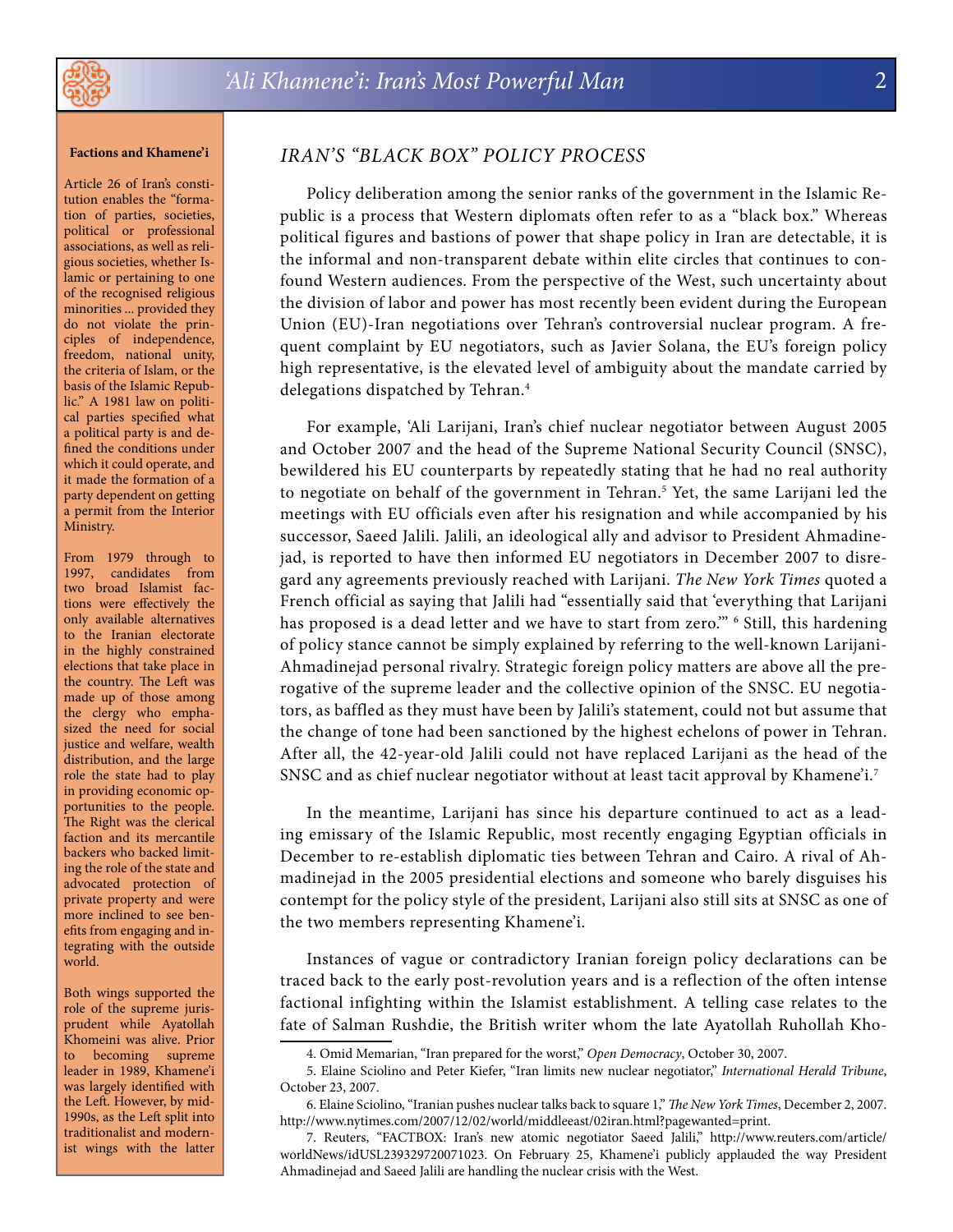

meini issued a *fatwa* against in 1989 for allegedly insulting Prophet Muhammad and encouraging his followers to kill him. While the reformist administration of President Muhammad Khatami promised the EU in 1998 that the sentence would not be carried out, hard-line figures, often without a formal political portfolio, simply reaffirmed or even increased the bounty on Rushdie's life and thereby undermined EU-Iran ties.<sup>8</sup>

Nonetheless, Iranian critics of the West's approach to Tehran maintain that such confusion in relation to Iran's position need not exist, and that the solution is to grant 'Ali Khamene'i the attention and deference to which he deems he is entitled. In an interview with *Newsweek* on November 9, 2007, Sadegh Kharrazi, a relative of Khamene'i and a reformist-affiliated former ambassador to Paris who was replaced when Ahmadinejad came to power in August 2005, put it bluntly: "the government of Iran executes foreign policy decisions made by Iran's supreme leader."

Kharrazi, whose uncle, Kamal Kharrazi, was Iran's foreign minister under President Khatami during 1997-2005, suggested that to "circumvent the supreme leader and talk to other people in the government" is futile as Khamene'i has the final say in all foreign policy matters.<sup>9</sup> The statement by Kharrazi, whose sister is married to one of Khamene'i's sons, expresses a sentiment that presumably reverberates in the inner circles of the supreme leader. In other words, the message is that Khamene'i is not part of the problem but indispensable in resolving Iran's standoff with Western states and particularly the United States.

The most often cited example of a Western snub to Khamene'i relates to the 2000 "olive branch" that the then US Secretary of State, Madeleine Albright, extended to Iran. In a frequently quoted speech to the Asia Society on March 17, 2000, Albright said that the United States welcomes Iran's democratic progression and that Washington recognizes that Iran's youth "spearheading a movement aimed at a more open society and a more flexible approach to the world" are backed by "respected clerics [who] speak increasingly about the compatibility of reverence and freedom, modernity and Islam." Albright went on to say that democratic developments have been "stubbornly opposed by some corners" and that "control over the judiciary, courts, and the police remains in unelected hands."10

In Tehran, Khamene'i and his close advisors could not have avoided interpreting Albright's message to mean that he represented the reactionary past and therefore a spent constituent in Iran's political system, while reformist President Khatami represented the "respected" cleric who embodied the future of Iran. Albright's bold distinction between the enlightened and reactionary official voices in Iran, and thus willful expression of a clear preference for the outcome in the political struggle between reformists and supporters of the *status quo* reaffirmed Khamene'i's suspicions about

seeking to curtail the powers of the supreme leader, Khamene'i moved toward the political right that was least critical of existing constitutional arrangements. Khamene'i's propensity to favor rightist forces was strengthened following the massive electoral victories of Muhammad Khatami, a modernist leftist, in the presidential elections of 1997 and 2001.

<sup>8. &</sup>quot;Iran Group Reaffirms Rushdie Death Edict," *The New York Times*, February 15, 1999. See also Wilfried Buchta, *Who Rules Iran?* (Washington: Washington Institute for Near East Policy, 2000), p.6. Buchta describes the February 1997 decision by Ayatollah Hasan Sanei, the head of the powerful Fifteenth of Khordad Foundation [Islamic charity], to increase the reward for the killing of Rushdie from \$2 million to \$2.5 million. This was against all the efforts of the then President 'Ali Akbar Hashemi Rafsanjani who had since 1990 maintained that Tehran would not implement Khomeni's 1989 fatwa against the British writer.

<sup>9.</sup> Maziar Bahari, "A Wall of Mistrust," *Newsweek*, November, 9 2007.

<sup>10.</sup> See Madeline Albright's speech to Asia Society, March, 17, 2000, available at http://www.asiasociety. org/speeches/albright4.html.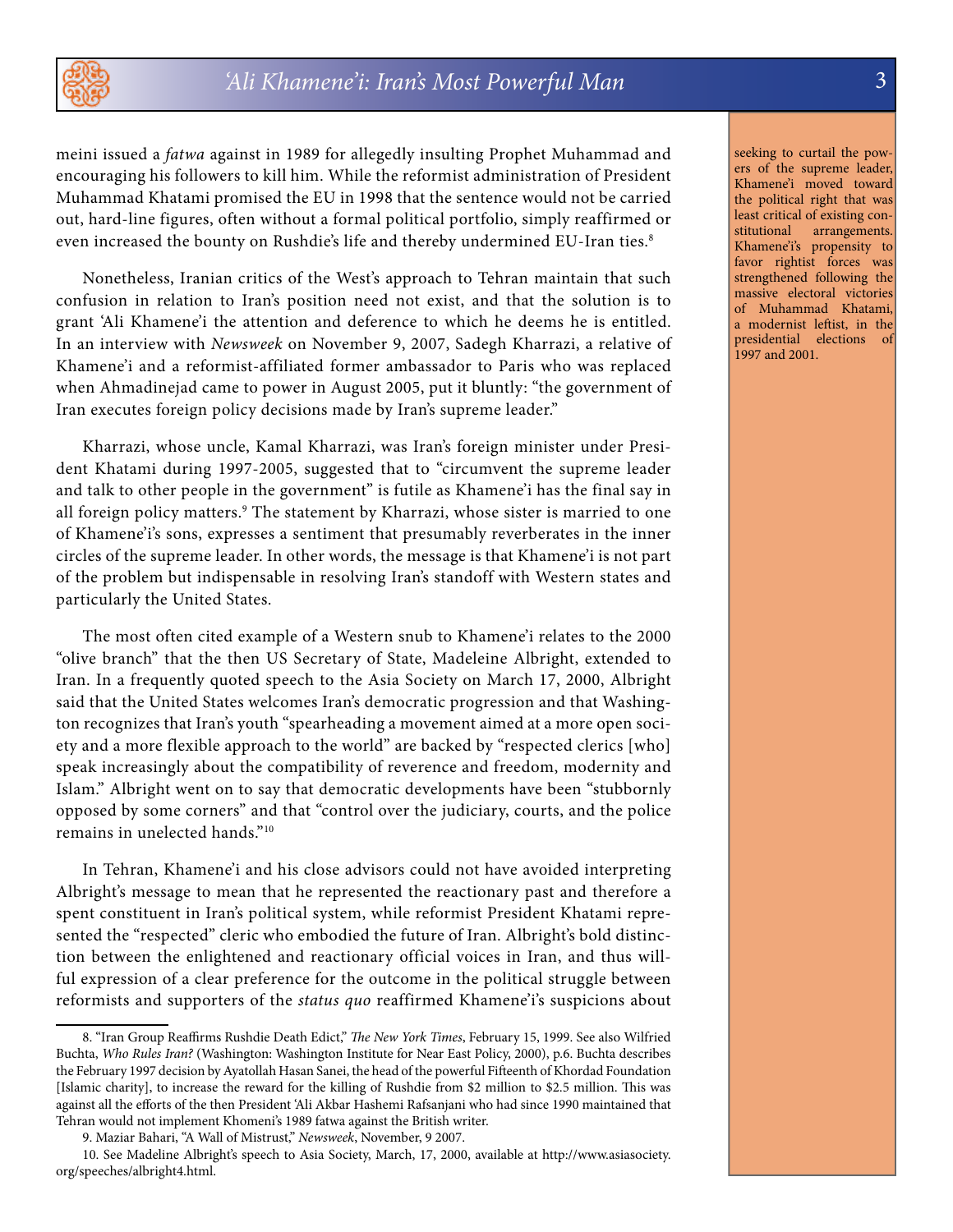Washington's intentions. In a sermon in January 1998, barely after Khatami had begun his efforts to overhaul Iran's battered image on the international stage and reach out to the West, Khamene'i warned against normalizing relations with Washington, and effectively forced Khatami to abandon the idea of reestablishing diplomatic ties with the US.<sup>11</sup>

Sadegh Kharrazi, a proponent of normalization of US-Iran relations later stated that Albright's characterization of Iran's political system as divided between "elected" and "non-elected" authorities was a false distinction conveyed to the US via "wrong signals" from within Iran that have "created a mess" in relations.<sup>12</sup> Then, as now, those close to Khamene'i, such as Kharrazi, maintain that the West's approach of favoring one set of individuals in Tehran to the detriment of other actors is not sustainable and cannot bring about the kind of consensus-based breakthrough that is required in US-Iran relations.

This is a revealing statement because since coming to power in 1989 Khamene'i has rightly viewed himself and the powers of the Office of the Supreme Leader as an aspect of the Islamist regime that the United States finds most objectionable. Hence, the contention is that any move toward a US-Iran dialogue that fails to accommodate and receive the blessing of Khamene'i has been and remains impractical given the distribution of power in Tehran.

Still, Sadegh Kharrazi's description of the centrality of Khamene'i is inflated, and to blame the West for misreading Tehran's intentions is to ignore the ambiguities that are part and parcel of the Islamist political system. In Iran's multitude of loosely connected centers of authority, Khamene'i is a leading figure but one who cannot and does not simply override all other opinions and interests.

#### *'Ali Khamene'i: Iran's Anxious Leader*

The constitution of the Islamic Republic gives the supreme leader sweeping powers. The Office of the Supreme Leader is the ultimate arbiter in political, economic, military and social policies. Article 110 in the constitution effectively sanctions the supreme leader to define and oversee the proper implementation of all major policies pursued by the Islamic Republic.<sup>13</sup> The current occupant of this office, 'Ali Khamene'i, was appointed as Iran's second supreme leader on 5 June 1989, two days after the death of the Islamic Republic's founding father, Grand Ayatollah Ruhollah Khomeini.

Khamene'i was installed in the top job rather hurriedly and as a result of expedient political calculations among senior circles of the regime following the death of Khomeini. Three months prior to his death, a fiery political fallout between Khomeini and Grand Ayatollah Hossein-'Ali Montazeri, who was then the designated successor as supreme leader, led to Montazeri's forced resignation. With no other obvious successor in line that had Montazeri's religious credentials, Khomeini forced

<sup>11.</sup> See Buchta, *Who Rules Iran?* p.135.

<sup>12.</sup> Gareth Smyth, "Transcript: Interview with Sadegh Kharrazi," *Financial Times*, July 25, 2006, http:// www.ft.com/cms/s/1/275cfc0c-1bf3-11db-a555-0000779e2340.html.

<sup>13.</sup> See the constitution of the Islamic Republic of Iran, available at http://www.salamiran.org/IranInfo/ State/Constitution.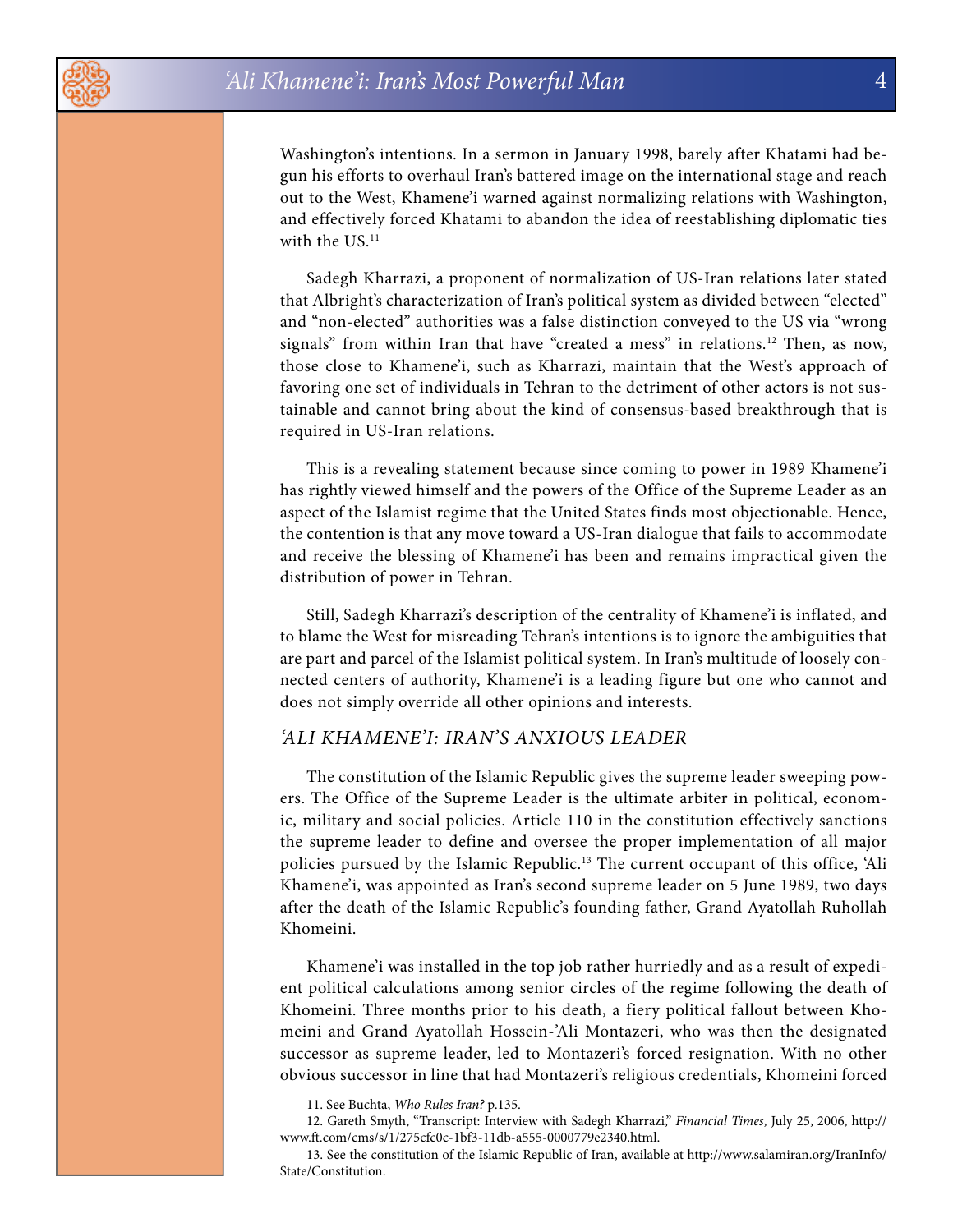

through a highly convenient constitutional amendment.

Article 109 of constitution was repealed, and the supreme leader was no longer required to possess the highest Shia religious credentials (grand ayatollah). The Assembly of Experts, comprised of senior Shia clergy that appoint and oversee the performance of the supreme leader, opted for Khamene'i, a mid-ranking cleric (hojjat-ul eslam) and a loyalist touted as a successor by Khomeini prior to his death. The compromise candidate was elevated to an ayatollah by the Assembly of Experts, although this was solely a political act. To this day, Khamene'i's religious scholarship continue to be dismissed by clerical circles in Iran who are critical of, if not opposed to theocratic rule.14 Therefore, Khamene'i from the outset of his tenure has had to wrestle with questions of political and religious legitimacy in this theocratic system, which in turn shapes his leadership style and priorities.

Khomeini, at least from the perspective of those who supported the establishment of an Islamic Republic and rule of the jurisprudent (Supreme Leader) had two major attributes that made him an undoubted leader, but neither of which are possessed by Khamene'i. Khomeini was a charismatic revolutionary leader who was instrumental in mobilizing a large part of the population against Mohammed Reza Pahlavi (Shah). He was also a mujtahid (Islamic legal scholar) and marja taghleed (source of emulation), a Shia religious figure qualified to issue religious rulings based on his own reasoning and fundamentals of Islamic jurisprudence. A combination of a forceful personality and religious acumen and seniority based on decades of learning at Shia seminaries in Qom and Najaf made Khomeini a popular political-religious leader, with a significant devout following in Iran.

Khamene'i, on the other hand, is not recognized as a mujtahid. By his own account, he had to cut short his studies in Qom to attend to his ill father in 1964.<sup>15</sup> It is much due to his mere six years of formal Islamic education (1958-1964) that Khamene'i's ascent to the title of an ayatollah and supreme leader has always been disputed by his Shia religious critics. Nonetheless, while most of Iran's Shia clerical elite are believed to reject the current political make-up and the politicization of Islam,<sup>16</sup> only a small portion has been publicly vocal in its criticism of Khamene'i and the concept of the velayat-e faqih (Guardianship of Jurisprudent). Most notably, in November 1997, Grand Ayatollah Hossein-'Ali Montazeri declared Khamene'i unfit to preside as the highest religious authority, a charge that has kept the 86-year old under house-arrest ever since. As a result, Khamene'i is well-aware of the limitations of his support base among the clergy.

Furthermore, while Khamene'i was politically active in the anti-Shah Islamist movement, he was neither a prominent activist in the preceding years to the 1979 Iranian Revolution nor did he perform a central role in the revolution itself. Reservations over his competence as a religious scholar and political track record have undoubtedly made him vulnerable and evermore suspicious, forcing him to safeguard his political position and choose loyalty and expediency over competence when appointing of-

#### **Iran's Next Supreme Leader**

In July 2007, the 85-yearold Ayatollah 'Ali Akbar Meshkini, the chairman of the Assembly of Experts passed away. Meshkini, a Khamene'i loyalist, had been the unchallenged head of this powerful organ since 1990. The assembly is theoretically empowered to dismiss the supreme leader for poor performance. Its other central role is that it can appoint the next Supreme Leader.

Meshkini's successor was 'Ali Akbar Hashemi Rafsanjani, who was voted to the chairmanship after winning the backing of the majority of the 86 senior Shia clergy who serve in the assembly. Rafsanjani swiftly declared that his chairmanship would perform a more "activist role," which was no doubt a signal to Khamene'i. Although since his appointment Rafsanjani has not sought to use the assembly as a vehicle to publicly confront Ayatollah Khamene'i, there is no doubt that his election to this office by his fellow reformist and traditional conservative clergymen significantly reduces the prospects of Iran's next Supreme Leader emerging from the far right faction of President Ahmadinejad.

<sup>14.</sup> See Buchta, *Who Rules Iran?* pp. 46-57.

<sup>15.</sup> See official biography on 'Ali Khamenei's personal web site, http://www.leader.ir/langs/EN/index. php?p=bio.

<sup>16.</sup> See Buchta, *Who Rules Iran?* pp86-101.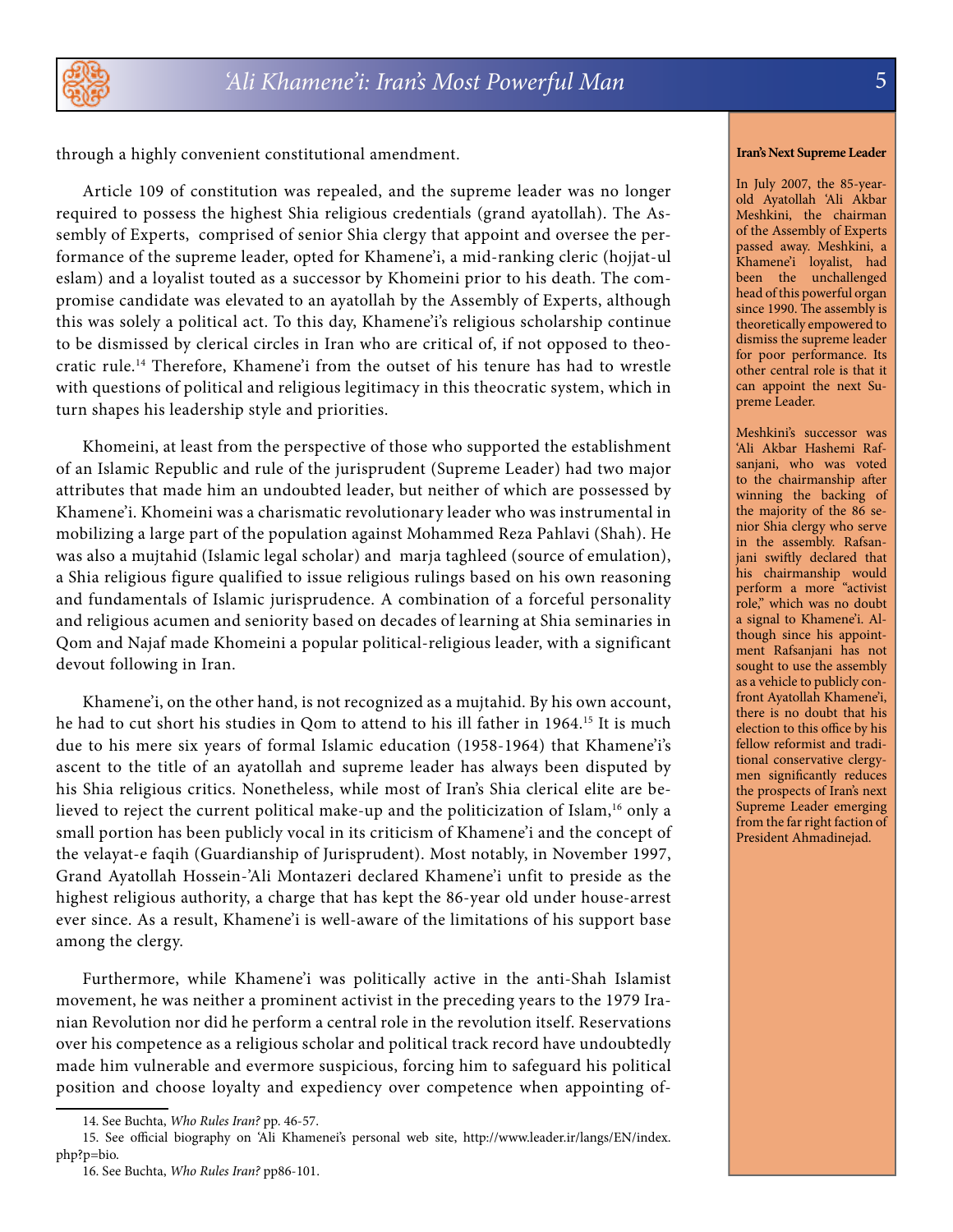

#### **Khamene'i and the Military**

During his time as the supreme leader, Ayatollah Khomeini repeatedly warned against men in uniform from entering the political process. Ayatollah Khamene'i, however, has turned to the armed forces, and particularly those affiliated with the Islamic Revolution Guards Corps (IRGC), as a source of support against those who criticize the degree of power invested in the office of the supreme leader.

Khamene'i's close personal ties with many former members of the armed forces can be traced back to the Iran-Iraq War (1980- 1988) when he was Khomeini's personal representative dealing with military affairs and oversaw civilian control over the IRGC. Without Khamene'i's tacit backing, former IRGC commanders such as Ahmadinejad, Larijani, Qalibaf, and dozens of others who entered the parliament in the 2004 elections could not have the degree of political clout which they presently hold.

This alliance and the 'militarization' of Iranian politics has many critics within the system. On February 10, 2008, the grandson of Ayatollah Khomeini, Hassan Khomeini, warned against military interference in the political debate. This was a response to a statement of support for the far right faction by Mohammed 'Ali Jaafari, the current head of the IRGC. Hassan Khomeni stated that "one of the most important criteria for following the path laid out by the imam [Khomeini] is the presence, or not, of the military in politics."

#### ficials.

#### *Khamene'i's Political Preferences and Constraints*

As a result of these realities, while Khamene'i prefers to portray himself as the aloof religious leader, his personal history and rise in the ranks of the Islamist system reveal someone who has above all been a skillful political contender. While acting as the guardian of the regime with pretenses of overseeing a pluralistic Islamic polity, Khamene'i has sought to ensure that the Office of the Supreme Leader remains the central arbiter in the policy-making process. While he has striven to enhance his religious standing among the wider clerical class, such efforts are clearly secondary to day-to-day political considerations.<sup>17</sup>

Whenever a certain political bloc within the system has been in the ascendancy, Khamene'i has moved to counterbalance its influence whether in the realm of domestic or foreign affairs. Domestically, this has been evident in the context of suppressing political dissent such as approving violent crackdowns on pro-democracy students in 1999 and 2003, and sanctioning the suppression of critical media during the presidency of the reformist President Khatami. Disturbed by the popularity of Khatami, and afraid of the consequences of an overhaul of the constitution as was espoused by many reformist parliamentary deputies, Khamene'i backed far right candidates against the reformist candidates in the 2004 parliamentary and 2005 presidential elections.

On the other hand, he has also acted against the far right faction when they have become too vocal and in Khamene'i's view have jeopardized the political status quo. For example, in June 2006, Khamene'i issued a decree establishing the Strategic Council for Foreign Relations (Shora-ye Rahbordi-ye Ravabet-e Khareji), as a response to Ahmadinejad's adventurous behavior in the realm of foreign policy.<sup>18</sup>

Two aspects of Khamene'i's decision to issue the decree are noteworthy in two respects. The first is the ad hoc process and the scope for his personal intervention that led to the establishment of the council and the inherent implication for Iranian officials engaged in foreign policy as this step represented further policy fragmentation. The second was the appointment of individuals associated with the reformist Khatami administration to leadership roles in the council.

One can judge this to be a divide-and-rule strategy, or as an attempt by Khamene'i to achieve maximum policy consensus at a time when Tehran was under unprecedented pressure by the West. Alternatively, one can interpret the decree as being a response to behind-the-scene demands from senior members of the Islamist ruling class that he was simply unable to ignore. In other words, political accommodation was likely necessary to prevent disgruntlement within the regime relating to Ahmadinejad's handling of foreign policy from becoming a full-blown internal regime crisis. Either way, the deliberations that led to the body's creation also circumvented the Iranian parliament, the only body comprised of representatives directly elected

<sup>17.</sup> Ayatollah Khamene'i is reportedly studying under the supervision of the more learned Ayatollah Shahrudi, the Iraqi-born head of Iran's judiciary who was appointed by Khamene'i in 1999.

<sup>18.</sup> See Bill Samii, "Iran: New Foreign Policy Council Could Curtail Ahmadinejad's Power," June 29, 2006, Radio Free Europe/Radio Liberty.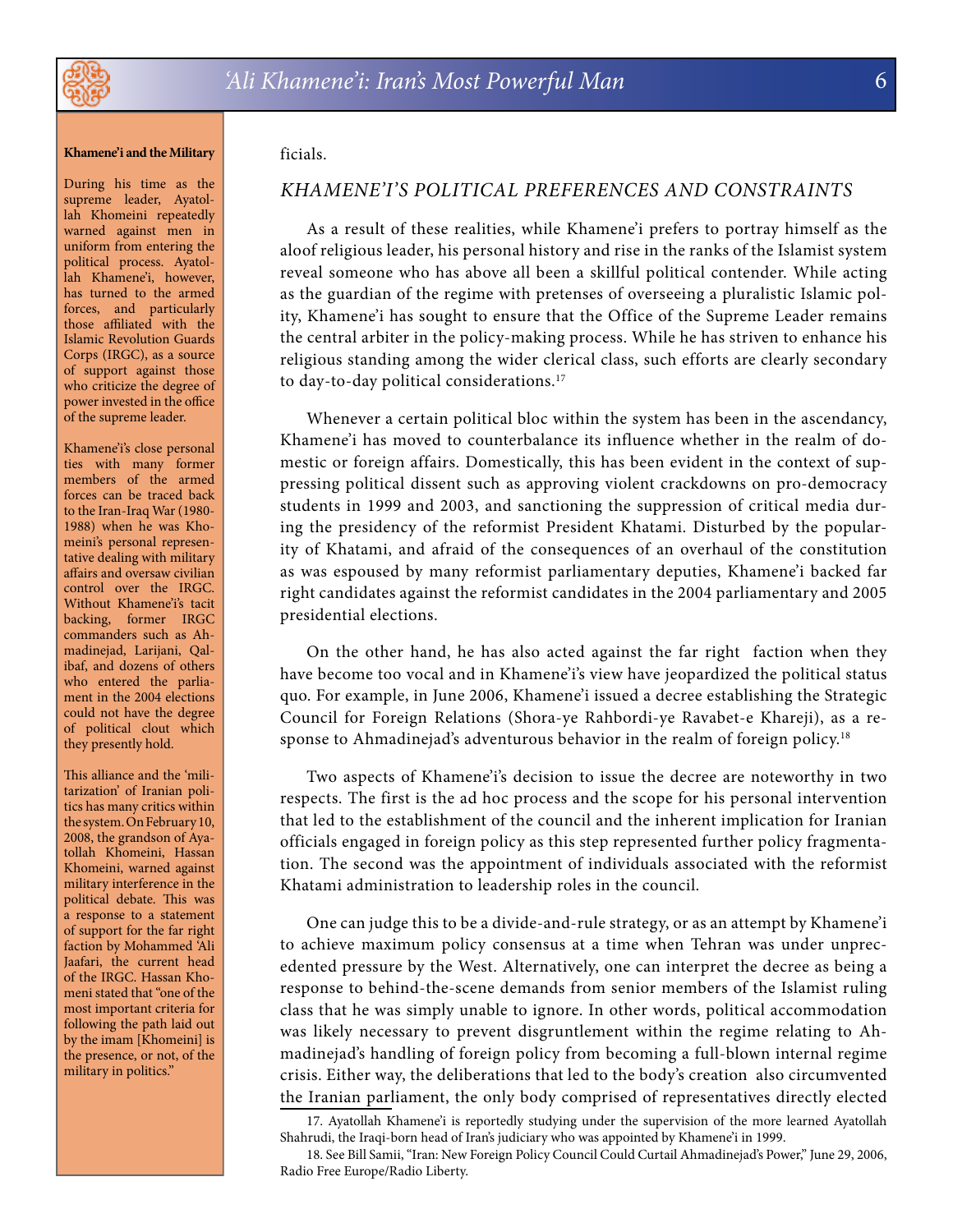by the people. Again, this underlines the intense political management at the top by Khamene'i, though it fails to clarify the precise factors that pushed Khameni in this direction.

In the sphere of foreign affairs, while Khamene'i has sought to disperse policy generation, with the aim of minimizing the likelihood that a single institution or political faction in Iran becomes dominant, the impact of the fragmented policy process has resulted in disorientation.

For example, while the Ministry of Foreign Affairs under the stewardship of Manuchehr Mottaki is clearly sidelined in relation to major policy matters, Khameni's trusted personal advisors such as Larijani and 'Ali Akbar Velayati (the latter was foreign minister during 1981-1997), are often quietly negotiating with foreign governments at the leader's personal discretion. Velayati, for example, has in recent months held low-profile meetings with the French president, Nicolas Sarkozy<sup>19</sup> (no details about the discussions have been released), and traveled to Moscow in February 2007 to convey Khamene'i's hopes that the Kremlin would refrain from supporting the West at the United Nations Security Council on the Iranian nuclear case.

The effects of this kind of obscure shuttle-diplomacy as sanctioned by Khamene'i were most recently evident in Larijani's visit to Cairo in December. Mehr news agency reported on January 2 that Larijani had met President Hosni Mubarak and other senior Egyptian officials with the aim of resuming diplomatic ties between the two states. A week later, Iran's Fars News agency quoted Alireza Attar, Iran's deputy foreign minister, stating that Larijani's trip had been a "private visit." This prompted Larijani to tell journalists that just because the trip had been "unofficial" it "did not mean that it had no political content." 20

Other leading personalities also at times appear as free agents in the foreign policy debate. These figures include among others 'Ali-Akbar Hashemi-Rafsanjani, Hassan Rohani (Larijani's predecessor at the SNSC) and Kamal Kharrazi (former foreign minister under Khatami), who periodically receive senior foreign dignitaries in Tehran, although they are not considered as Khamene'i loyalists. Rohani's recent bilateral meetings with EU officials in Europe have angered the far right faction to the extent that Ahmadinejad has repeatedly suggested that such contacts undermine Iranian national objectives and were subservient to Western interests.<sup>21</sup> Nonetheless, as Rohani remains one of Khamene'i's two representative on the SNSC, the far right faction is constrained in its criticism.22

<sup>19.</sup> Reported by IRNA, January 6, 2008.

<sup>20. &</sup>quot;Iran ex-nuclear official denies meeting with French president," IRNA, January 11, 2007.

<sup>21.</sup> During the 29<sup>th</sup> anniversary celebrations of the establishment of the Islamic Republic, Ahmadinejad said that certain individuals from inside Iran had "decided to sit down with the enemies of the country" and had given "Iran's enemies information about the situation inside the country" while also encouraging the "enemy to pursue harsher policies against Tehran." Ahmadinejad then goes on to say that these individuals are not "part of the Iranian nation" and that Iranians will "throw them away". Ahmadinejad warned these "people who have access to money and power" in Iran's political system to cease their activities and support Iran's nuclear stance. This was in no doubt targeted at officials such as Rohani who have repeatedly criticized the president for his policy style and harsh rhetoric which are deemed to be damaging to Iran's interests on the international stage. Part of the speech by Ahmadinejad can be viewed at http://www.irannegah.com/Video.aspx?id=486.

<sup>22.</sup> Khamene'i has appointed two individuals to represent him at the SNSC: 'Ali Larijani and Hassan Rohani.